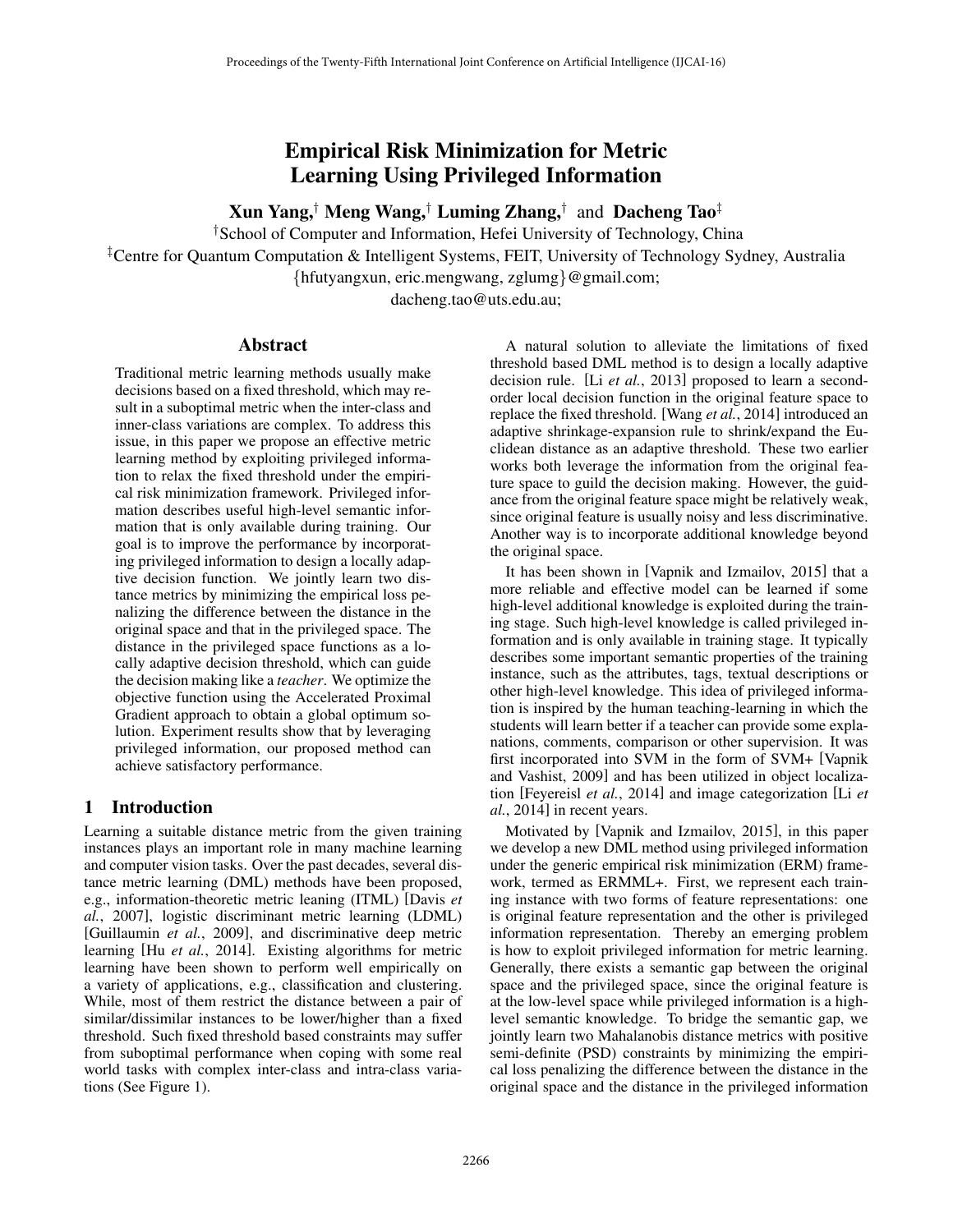space. The distance in the privileged space functions as a local decision threshold to guide the metric learning like a *teacher*, which can effectively relax the fixed threshold. We optimize the objective function using the Accelerated Proximal Gradient (APG) approach to search a global optimum solution with a fast convergence rate. We have evaluated the proposed method on two real world problems: person reidentification and face verification. Experiment results show that by leveraging the privileged information, our method outperforms not only the classical metric learning algorithms, but also the state-of-the-art methods in the computer vision community.

# 2 Related Work

During the past decade, many algorithms have been developed to learn a Mahalanobis distance metric, e.g., [Weinberger and Saul, 2009; Davis *et al.*, 2007; Guillaumin *et al.*, 2009; Bian and Tao, 2012]. Here we only briefly review several most relevant works.

[Guillaumin *et al.*, 2009] proposed a logistic discriminant metric learning (LDML) method which is related to our work, but LDML doesn't use any regularization term including the PSD constraint, which easily suffers from overfitting problem. The PSD constraint can provide a useful regularization to smooth the solution of the metric. [Bian and Tao, 2012] developed a loss minimization framework for metric learning, which is quite rigid since it relies on a strong assumption that the learned metric is bounded. Besides, [Guillaumin *et al.*, 2009; Bian and Tao, 2012] both adopt the fixed threshold based constraints. Compared with them, we learn a PSD metric by exploiting the privileged information to construct a local decision function, which is more robust and shows better performance.

Recently, [Fouad *et al.*, 2013] proposed a two stage strategy to exploit privileged information for metric learning based on ITML. They first learn a metric using the privileged information to remove some outlier pairs and then use the remaining pairs to learn a metric based on the original feature. Following [Fouad *et al.*, 2013], [Xu *et al.*, 2015] proposed a ITML+ method, in which privileged information is used to design a slack function to replace the slack variables in ITML. Compared with two ITML based methods[Fouad *et al.*, 2013; Xu *et al.*, 2015], we provide a new scheme to leverage privileged knowledge for distance metric learning under the generic ERM framework, which has good statistical property and can be extended easily by incorporating different loss functions and regularization terms. Moreover, we apply low rank selection for the learned metric in each iteration, which allows us to work directly with higher dimensional input data. While ITML based methods aim to learn a full matrix for the target distance metric that is in the square of the dimensionality, making it computationally unattractive for high dimensional data and prone to overfitting [Mignon and Jurie, 2012]. It is shown in the experiments that our method ERMML+ performs better than the ITML+ method.



Figure 1: Two examples from the VIPeR dataset where M is dominated by  $M^+$ . Note that M is the learned metric based on a fixed decision threshold (only original feature is used), while  $M^{+}$  is learned by incorporating privileged information to design a local decision function. Here, privileged information denotes the pedestrian attributes such as gender, age, short/long hair, cloth color, etc. (*a, b*) and (*d, e*) are two similar pairs but with large inner-class variations. (*b, c*) and (*e, f*) are two dissimilar pairs while sharing large inter-class similarities.

### 3 ERM for DML

Assume we have a pairwise constrained training instances set  $\mathcal{Z} = \{(\mathbf{x}_i, \mathbf{z}_i, \ell_i) | i = 1, 2, \ldots, n\}$ , where  $\mathbf{x}_i \in \mathbb{R}^d, \mathbf{z}_i \in \mathbb{R}^d$ are both defined on the same space, *i* is the index of the *i*-th pair of training instance, and  $\ell_i$  is the label of the pair  $(\mathbf{x}_i, \mathbf{z}_i)$ defined by

$$
\ell_i = \begin{cases} 1, & \text{if } (\mathbf{x}_i, \mathbf{z}_i) \in \mathcal{S} \\ -1, & \text{if } (\mathbf{x}_i, \mathbf{z}_i) \in \mathcal{D}, \end{cases}
$$
 (1)

where *S* denotes the set of similar pairs and *D* denotes the set of dissimilar pairs. The goal of DML is to learn a Mahalanobis distance metric defined by

$$
d_{\mathbf{M}}(\mathbf{x}_i, \mathbf{z}_i) = \sqrt{(\mathbf{x}_i - \mathbf{z}_i)^T \mathbf{M} (\mathbf{x}_i - \mathbf{z}_i)},
$$
 (2)

where  $M \in \mathbb{R}^{d \times d}$  is the learned PSD metric. The learned Mahalanobis distance  $d_{\mathbf{M}}(\mathbf{x}_i, \mathbf{z}_i)$  is expected to be small if  $x_i$  and  $z_i$  are similar, or large if they are dissimilar.

Given a metric M, how to determine whether two instances are similar or dissimilar? A common way is to compare their distance with a fixed decision threshold  $\sigma$  [Mignon and Jurie, 2012], then the decision function *f* can be defined by

$$
f(\mathbf{x}_i, \mathbf{z}_i; \mathbf{M}) = \sigma - (\mathbf{x}_i - \mathbf{z}_i)^T \mathbf{M} (\mathbf{x}_i - \mathbf{z}_i).
$$
 (3)

If they are similar, the decision function  $f > 0$ , otherwise  $f < 0$ .

The problem of DML can be cast in the generic ERM framework by minimizing the empirical risk  $E(\mathbf{M})$ 

$$
\min_{\mathbf{M}\succeq 0} E(\mathbf{M}) = \frac{1}{n} \sum_{i=1}^{n} L(\ell_i f(\mathbf{x}_i, \mathbf{z}_i; \mathbf{M})), \tag{4}
$$

where  $L(\cdot)$  is a convex loss function (decrease progressively), e.g., log loss and smooth hinge loss. Previous DML methods [Guillaumin *et al.*, 2009] and [Mignon and Jurie, 2012] are both under this framework.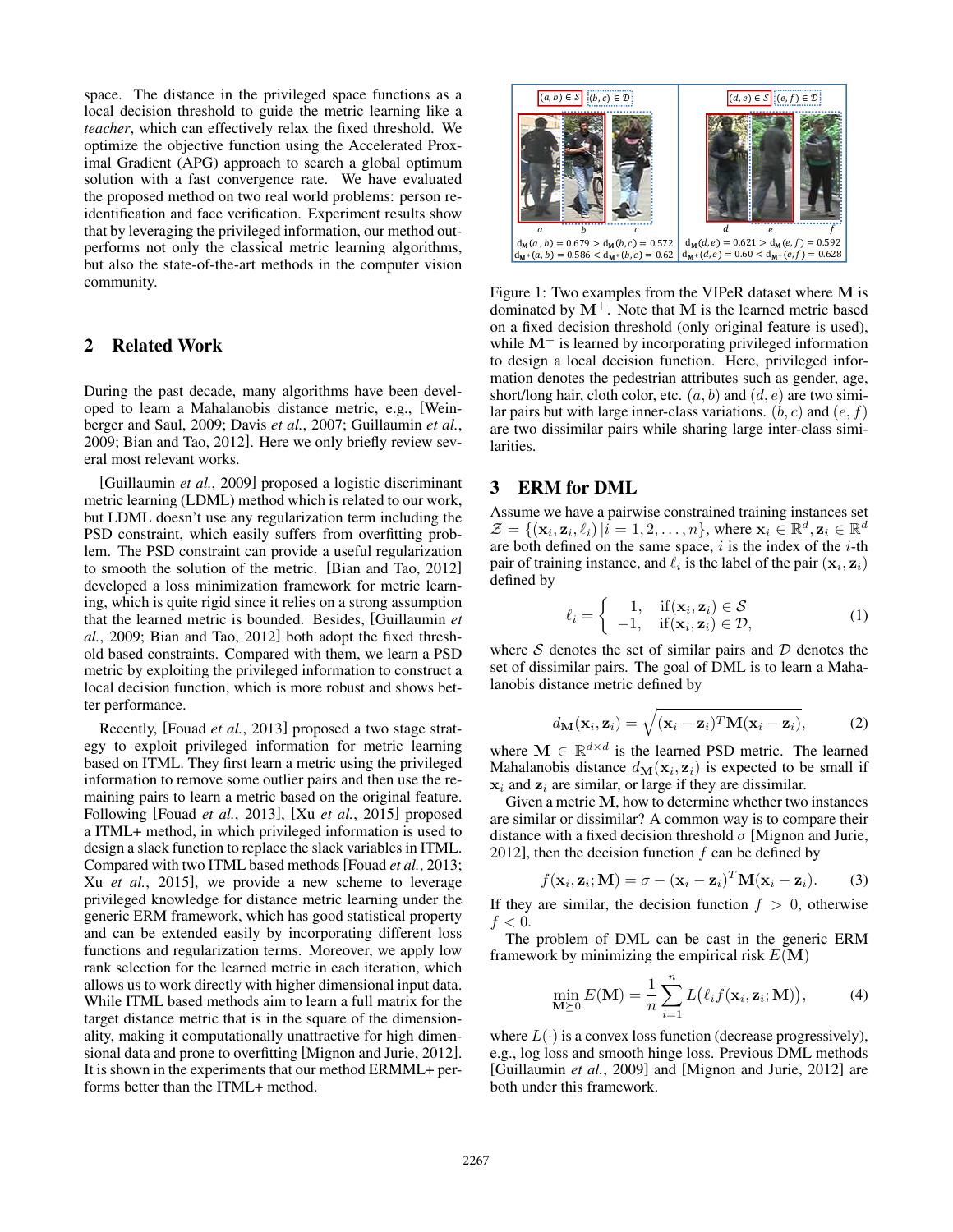# 4 ERM for DML using Privileged information

#### 4.1 Problem Formulation

Traditional pairwise constrained DML methods usually adopt the fixed threshold based decision function *f*, which is too rough to obtain a reasonable metric. In this paper, we aim to design a locally adaptive decision rule to alleviate the limitations of fixed threshold based methods.

Motivated by the [Vapnik and Izmailov, 2015], we exploit privileged information to design an adaptive decision function in the training stage. First, each training instance is represented with two forms of feature representations: one is  $x_i \in \mathbb{R}^d$  from the original feature space; the other is  $\mathbf{x}_i^* \in \mathbb{R}^{d^*}$  from the privileged space. The training set is reformulated as  $Z = \{(\mathbf{x}_i, \mathbf{x}_i^*, \mathbf{z}_i, \mathbf{z}_i^*, \ell_i) | i = 1, 2, ..., n\}$ . Then, we replace the fixed threshold  $\sigma$  in (3) using the squared distance  $d_{\mathbf{P}}^2(\mathbf{x}_i^*, \mathbf{z}_i^*)$ , where  $\mathbf{P} \in \mathbb{R}^{d^* \times d^*}$  is the distance metric matrix in the privileged information space.  $d_{\mathbf{P}}^2(\mathbf{x}_i^*, \mathbf{z}_i^*)$  functions as the adaptive decision threshold. Our locally adaptive decision function is formulated by

$$
f(\mathbf{x}_i, \mathbf{z}_i; \mathbf{x}_i^*, \mathbf{z}_i^*, \mathbf{M}, \mathbf{P})
$$
  
=  $d_{\mathbf{P}}^2(\mathbf{x}_i^*, \mathbf{z}_i^*) - d_{\mathbf{M}}^2(\mathbf{x}_i, \mathbf{z}_i)$   
=  $(\mathbf{x}_i^* - \mathbf{z}_i^*)^T \mathbf{P} (\mathbf{x}_i^* - \mathbf{z}_i^*) - (\mathbf{x}_i - \mathbf{z}_i)^T \mathbf{M} (\mathbf{x}_i - \mathbf{z}_i)$  (5)

To be simplified, we rewrite the decision function as

$$
f(\mathbf{A}_i, \mathbf{S}) = \text{tr}(\mathbf{S}^T \mathbf{A}_i) = \langle \mathbf{A}_i, \mathbf{S} \rangle,
$$
 (6)

by introducing two block-diagonal matrices  $A_i$  and  $S_i$ .  $\langle \cdot, \cdot \rangle$ denotes the matrix inner product.  $A_i \in \mathbb{R}^{(d+d^*) \times (d+d^*)}$  and  $S \in \mathbb{R}^{(d+d^*) \times (d+d^*)}$  are defined by

$$
\mathbf{A}_{i} = \text{diag}\left((\mathbf{x}_{i}^{*} - \mathbf{z}_{i}^{*})(\mathbf{x}_{i}^{*} - \mathbf{z}_{i}^{*})^{T}, -(\mathbf{x}_{i} - \mathbf{z}_{i})(\mathbf{x}_{i} - \mathbf{z}_{i})^{T}\right), (7)
$$

$$
\mathbf{S} = \text{diag}(\mathbf{P}, \mathbf{M}) = \begin{pmatrix} \mathbf{P} & \mathbf{0} \\ \mathbf{0}^T & \mathbf{M} \end{pmatrix}.
$$
 (8)

We also take the severe imbalance of similar/dissimilar pairs into consideration by weighting each pair in our empirical risk function. Combining the new decision function *f* and the pair weight *w*, our problem can be formulated as

$$
\hat{\mathbf{S}} = \arg\min_{\mathbf{S} \in \mathcal{Q}} E(\mathbf{S}) = \sum_{i=1}^{n} w_i L(\ell_i f(\mathbf{A}_i, \mathbf{S})), \quad (9)
$$

where  $Q = \{ \mathbf{M} \succeq 0; \mathbf{P} \succeq 0 \}$ ,  $w_i$  is the weight of the similar/dissimilar pairs. If  $\ell_i = 1$  (-1),  $w_i$  is defined by the reciprocal of the number of similar (dissimilar) pairs. Compared with ITML+, our formulation has a general form that follows the ERM framework.

In our model,  $d_{\text{P}}^2(\mathbf{x}_i^*, \mathbf{z}_i^*)$  can effectively guide the decision making in the original feature space like a *teacher* by controlling *student*'s concept of similarity between training instances. See Figure 1 for two representative examples from the VIPeR dataset. In Figure 1, (*a, b*) and (*d, e*) are two similar pairs but with large inner-class variations; (*b, c*) and (*e, f*) are two dissimilar pairs while sharing large inter-class similarities. We can see that the learned metric M results in a suboptimal metric when only uses original feature for training, while the metric  $M^{+}$  performs better by exploiting the privileged information in the training stage. Note that we don't leverage privileged information in the testing stage.

### 4.2 Optimization using APG

In this paper, we use the well known log loss function as an example,<sup>1</sup> which is defined by  $L(u) = \ln(1 + \exp(-u))$ . Hence, the objective function in (9) is rewritten as

$$
\min_{\mathbf{S}\in\mathcal{Q}} E(\mathbf{S}) = \sum_{i=1}^{n} w_i \ln\left(1 + e^{-\ell_i f(\mathbf{A}_i, \mathbf{S})}\right).
$$
 (10)

Then, we exploit the APG method [Nesterov, 2004] to solve the optimization problem. It has been proved that APG method can achieve the optimal convergence rate at  $O(1/k^2)$ , where *k* is the number of iteration steps. However, APG method requires the condition that the objective function is Lipschitz continuous with a Lipschitz constant *L*. According to Property 1, we know that  $E(S)$  in (10) has a Lipschitzcontinuous gradient with a Lipschitz constant.

**Property 1** *Given any direction*  $\Delta \in \mathbb{R}^{(d+d^*)\times (d+d^*)}$ , the *empirical risk E*(S) *satisfies*

$$
\left\langle \nabla^2 E(\mathbf{S}) \Delta, \Delta \right\rangle \le \mathcal{L} \|\Delta\|_F^2, \tag{11}
$$

*where*  $\mathcal{L} = \frac{1}{4} \sum_{i=1}^{n}$  $\sum_{i=1}^{n} w_i ||\mathbf{A}_i||_F^2$ , and  $|| \cdot ||_F$  denotes the Frobenius *norm.*

*Proof*. The gradient of *E*(S) is computed by

$$
\nabla E(\mathbf{S}) = \sum_{i=1}^{n} \frac{-w_i \ell_i \mathbf{A}_i}{1 + e^{\ell_i \langle \mathbf{A}_i, \mathbf{S} \rangle}}.
$$
 (12)

Define function as  $\phi(\rho) = \langle \nabla E(\mathbf{S} + \rho \Delta), \Delta \rangle$  with  $\rho > 0$ , and we have

$$
\phi(\varrho) - \phi(0) = \langle \nabla E(\mathbf{S} + \varrho \Delta) - \nabla E(\mathbf{S}), \Delta \rangle \n= \sum_{i=1}^{n} \left\langle \frac{-w_i \ell_i \mathbf{A}_i (1 - e^{\varrho \ell_i \langle \mathbf{A}_i, \Delta \rangle})}{(1 + e^{\ell_i \langle \mathbf{A}_i, \mathbf{S} + \varrho \Delta \rangle}) (1 + e^{-\ell_i \langle \mathbf{A}_i, \mathbf{S} \rangle})}, \Delta \right\rangle.
$$
\n(13)

Hence,

$$
\langle \nabla^2 E(\mathbf{S}) \Delta, \Delta \rangle = \phi'(0) = \lim_{\varrho \to 0} \frac{\phi(\varrho) - \phi(0)}{\varrho}
$$

$$
= \sum_{i=1}^n \frac{w_i \ell_i^2 \langle \mathbf{A}_i, \Delta \rangle^2}{\left(1 + e^{\ell_i \langle \mathbf{A}_i, \mathbf{S} \rangle}\right) \left(1 + e^{-\ell_i \langle \mathbf{A}_i, \mathbf{S} \rangle}\right)} \tag{14}
$$

$$
\leq \sum_{i=1}^n \frac{w_i \ell_i^2 \langle \mathbf{A}_i, \Delta \rangle^2}{4} \leq \frac{1}{4} \sum_{i=1}^n w_i \|\mathbf{A}_i\|_F^2 \|\Delta\|_F^2
$$

We can see that the log loss based *E*(S) has a Lipschitz gradient with a constant  $\mathcal{L} = \frac{1}{4} \sum_{n=1}^{n}$  $\sum_{i=1}^{\infty} w_i ||\mathbf{A}_i||_F^2$ .

This completes the proof.

Below, we detail the optimization procedure at step *k*.

Suppose the latest two approximate solutions  $S_{k-1}$  and  $S_{k-2}$  are known, we can construct the search point  $Z_k$  at current step as a linear combination of the latest two approximate solutions

$$
\mathbf{Z}_k = \mathbf{S}_{k-1} + \left(\frac{\alpha_{k-1} - 1}{\alpha_k}\right) (\mathbf{S}_{k-1} - \mathbf{S}_{k-2}),\tag{15}
$$

<sup>1</sup>Due to the space limits, we only use one example for analysis. Other convex loss functions, e.g., smooth hinge loss and squared loss, can also be used in our model.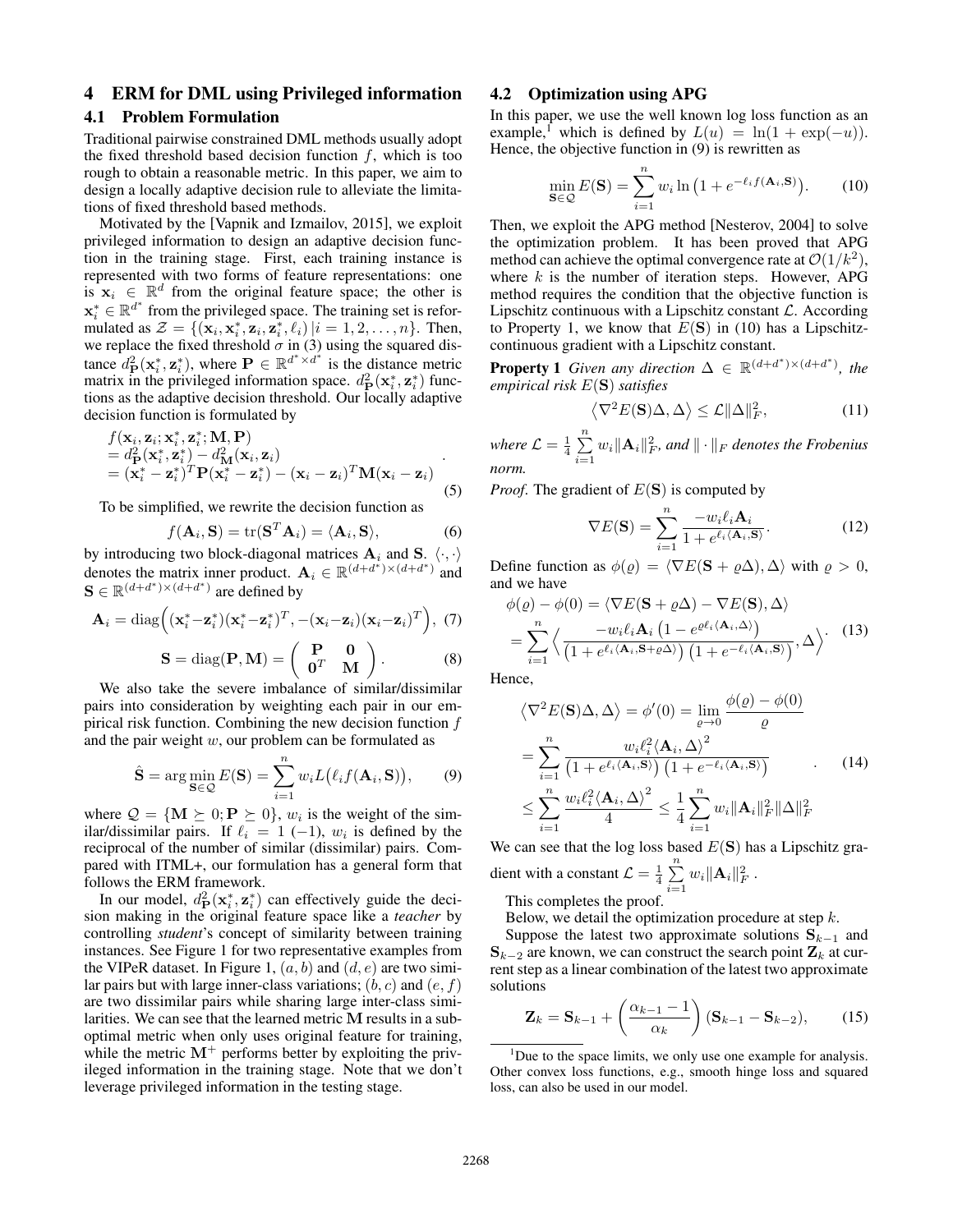#### Algorithm 1 ERMML+

Input: The training set  $(\mathbf{x}_i, \mathbf{x}_i^*, \mathbf{z}_i, \mathbf{z}_i^*, \ell_i), i = 1, 2, \ldots, n$ . **Output:**  $S = diag(P, M)$ , where M is the learned metric. **Initialize:**  $L_0, \gamma, \epsilon, \alpha_0, \mathbf{M}_0 = \mathbf{M}_{-1} = \mathbf{I}^{d \times d}, \mathbf{P}_0 = \mathbf{P}_{-1} =$  $\mathbf{I}^{d^*\times d^*}.$ 

 $).$ 

**Iterative:**  $k = 1, 2, \cdots$ 

- 1: Set  $\alpha_k = \frac{1}{2}$  $\left(1+\sqrt{1+4\alpha_{k-1}^2}\right.$
- 2: Compute  $\mathbf{Z}_k$  by (15).
- 3: Compute  $E(\mathbf{Z}_k)$  and  $\nabla E(\mathbf{Z}_k)$  with a loss function.
- 4: Set  $t_k = 1/\mathcal{L}_{k-1}$ .
- 5: Obtain  $S_k$  by solving (18) using (22) and (23).
- 6: If the condition in (24) is not satisfied, set  $\mathcal{L}_{k-1}$  =  $\gamma \mathcal{L}_{k-1}$  and return to step 4.

7: Set  $\mathcal{L}_k = \mathcal{L}_{k-1}$ Until  $|E(\mathbf{S}_k) - E(\mathbf{S}_{k-1})| < \epsilon$ .

where  $\alpha_k = \frac{1}{2}$  $\left(1+\sqrt{1+4\alpha_{k-1}^2}\right.$ ⌘ . The problem can be reformulated equivalently as a proximal regularization of the linearized function  $E(S)$  at  $\mathbf{Z}_k$  as

$$
\mathbf{S}_{k} = \arg\min_{\mathbf{S} \in \mathcal{Q}} Q_{t_{k}} (\mathbf{S}, \mathbf{Z}_{k})
$$
  
= 
$$
\arg\min_{\mathbf{S} \in \mathcal{Q}} E(\mathbf{Z}_{k}) + \langle \mathbf{S} - \mathbf{Z}_{k}, \nabla E(\mathbf{Z}_{k}) \rangle + \frac{1}{2t_{k}} ||\mathbf{S} - \mathbf{Z}_{k}||_{F}^{2},
$$
  
(16)

where  $t_k$  is the step size of the gradient method. The gradient  $\nabla E(\mathbf{Z}_k)$  is block-diagonal

$$
\nabla E(\mathbf{Z}_k) = \text{diag}\left(\nabla E_{\mathbf{P}}(\mathbf{Z}_k), \nabla E_{\mathbf{M}}(\mathbf{Z}_k)\right). \tag{17}
$$

By ignoring the constant term  $E(\mathbf{Z}_k)$  and adding another constant term  $\frac{t_k}{2} \|\nabla E(\mathbf{Z}_k)\|_F^2$ , the problem in (16) can be expressed equivalently as

$$
\mathbf{S}_{k} = \arg\min_{\mathbf{S}\in\mathcal{Q}}\frac{1}{2t_{k}}\left\|\mathbf{S} - (\mathbf{Z}_{k} - t_{k}\nabla E(\mathbf{Z}_{k}))\right\|_{F}^{2}
$$
  
= 
$$
\arg\min_{\mathbf{S}\in\mathcal{Q}}\frac{1}{2t_{k}}\left\|\mathbf{S} - \mathbf{H}_{k}\right\|_{F}^{2},
$$
 (18)

where  $H_k$  is a block-diagonal matrix and it can be rewrote as

$$
\mathbf{H}_k = \text{diag}\left(\mathbf{H}_k^{\mathbf{P}}, \mathbf{H}_k^{\mathbf{M}}\right),\tag{19}
$$

where

$$
\mathbf{H}_{k}^{\mathbf{P}} = \mathbf{P}_{k-1} + \frac{\alpha_{k-1} - 1}{\alpha_{k}} \left( \mathbf{P}_{k-1} - \mathbf{P}_{k-2} \right) - t_{k} \nabla E_{\mathbf{P}}(\mathbf{Z}_{k}),
$$
\n
$$
\mathbf{H}_{k}^{\mathbf{M}} = \mathbf{M}_{k-1} + \frac{\alpha_{k-1} - 1}{\alpha_{k}} \left( \mathbf{M}_{k-1} - \mathbf{M}_{k-2} \right) - t_{k} \nabla E_{\mathbf{M}}(\mathbf{Z}_{k}).
$$
\n(20)

Since the two diagonal blocks M and P in S are not coupled,  $M_k$  and  $P_k$  can be obtained independently. We can compute  $\mathbf{M}_k$  and  $\mathbf{P}_k$  by projecting  $\mathbf{H}_k^{\overline{\mathbf{M}}}$  and  $\mathbf{H}_k^{\overline{\mathbf{P}}}$  into the positive semi-definite cone, respectively. We take M*<sup>k</sup>* as an example. To obtain  $M_k$ , we conduct singular value decomposition (SVD) on  $\mathbf{H}_k^{\mathbf{M}}$  and then we have

$$
\mathbf{H}_{k}^{\mathbf{M}} = \mathbf{U}^{\mathbf{M}} \mathbf{\Lambda}^{\mathbf{M}} \left( \mathbf{U}^{\mathbf{M}} \right)^{T}, \tag{21}
$$



Figure 2: Convergence curve of our proposed method with two kinds of optimization algorithms. The red one is the APG method and the blue one is the standard gradient descent method.

where  $U^M$  and  $\Lambda^M$  are obtained from the SVD.  $\Lambda_M$  is a diagonal matrix that contains all the singular values of  $H_k^M$ . Since  $M \succeq 0$ , we can obtain  $M_k$  by

$$
\mathbf{M}_{k} = \mathbf{U}^{\mathbf{M}} \mathbf{\Lambda}_{+}^{\mathbf{M}} \left( \mathbf{U}^{\mathbf{M}} \right)^{T}, \tag{22}
$$

where  $\mathbf{\Lambda}^{\mathbf{M}}_{+}$  is diagonal with  $(\mathbf{\Lambda}^{\mathbf{M}}_{+})_{ii} = \max\{0, \mathbf{\Lambda}^{\mathbf{M}}_{ii}\}\$ .  $\mathbf{P}_k$ can be obtained in the same way by

$$
\mathbf{P}_k = \mathbf{U}^{\mathbf{P}} \mathbf{\Lambda}_+^{\mathbf{P}} \left( \mathbf{U}^{\mathbf{P}} \right)^T. \tag{23}
$$

#### Step Size Estimation

It's vital to choose an appropriate step size  $t_k$  for APG algorithm. In [Nesterov, 2004], the reciprocal  $\frac{1}{\mathcal{L}}$  of Lipschitz constant functions as the step size . However, it is too conservative to set  $t_k = \frac{1}{k}$  for all  $\vec{k}$  and it is also very time consuming to compute the Lipschitz constant directly.

Following [Beck and Teboulle, 2009], we first initialize *L* with a small value  $\mathcal{L}_0$  and increase this estimate with a multiplicative factor  $\gamma$  ( $\gamma$  > 1) repeatedly until the following condition is satisfied

$$
E(\mathbf{S}_k) \le Q_{t_k}(\mathbf{S}_k, \mathbf{Z}_k), \tag{24}
$$

This procedure ensures that the step size is suitable. The process of the optimization is summarized in Algorithm 1.

#### Convergence Analysis

We show in the following theorem that by perform the APG method, the proposed method can achieve the optimal convergence rate at  $\mathcal{O}(1/k^2)$ .

**Theorem 1** Let  ${S_k}$  be generated by the Algorithm 1. Then *for any k >* 1 *we have*

$$
E(\mathbf{S}_k) - E(\hat{\mathbf{S}}) \le \frac{2\gamma \mathcal{L} ||\mathbf{S}_0 - \hat{\mathbf{S}}||_F^2}{(k+1)^2},
$$
(25)

### *where*  $\hat{S}$  *is the optimal solution.*

The proof of this theorem can follow the same strategy as in [Beck and Teboulle, 2009]. We omit the proof here for the space limits. We empirically verify the convergence rate of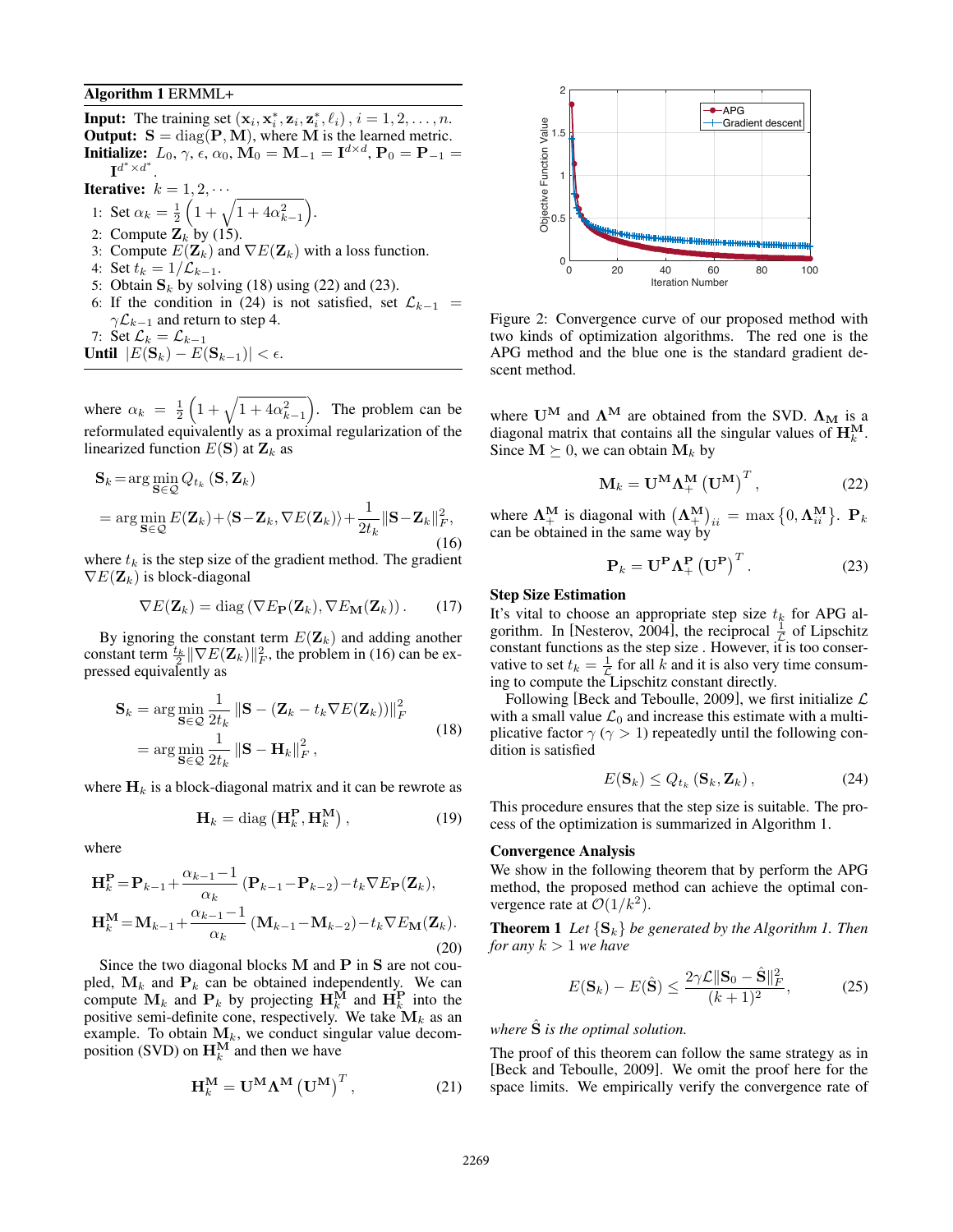

Figure 3: CMC curves of average recognition rates on VIPeR. Rank-1 recognition rate is used to rank the methods. ER-MML+ and ERMML are applied with full PCA components.

our method with APG in comparison with the standard gradient descent method using the same step size estimation strategy in Figure 2. We run this experiment on the LFW dataset as an example. We can see that the APG method converges fast than the standard gradient descent method.

# 5 Experiment

To validate the effectiveness of our method, we conduct experiments on three real-world datasets: VIPeR [Gray and Tao, 2008], iLIDS [Zheng *et al.*, 2009], and LFW [Huang *et al.*, 2007]. VIPeR and iLIDS are two person re-identification (reid) datasets and LFW is a face verification dataset. In each experiment, we present results by comparing the proposed ERMML+ method with various methods including LMNN, ITML, KLFDA [Xiong *et al.*, 2014], KISSME [Kostinger *et al.*, 2012], SEAML [Wang *et al.*, 2014], and ITML+ [Xu *et al.*, 2015]. Among them, KLFDA and KISSME are two state-of-the-art methods proposed recently for person re-id and face verification. The fixed threshold based method in section 3 is realized as a baseline, termed as ERMML. For a fair comparison, similar/dissimilar pairs weighting is also incorporated in ERMML. The fixed threshold is set as the mean of the squared Euclidean distances between all pairs of training instances. In the following experiments, we implement ERMML+ and ERMML using the log loss function.

#### 5.1 Person Re-identification on VIPeR and iLIDS

VIPeR is a widely used person re-id dataset containing 632 pedestrians in which each person has a pair of images taken from widely differing views. The large viewpoint change of 90 degrees or more as well as huge lighting variations in VIPeR make it one of the most challenging person re-id datasets. iLIDS has 476 images of 119 pedestrians, which is collected at an airport and has severe occlusions.

We adopt the single-shot experiment setting in [Xiong *et al.*, 2014] for all DML methods. The datasets are randomly divided into two parts and the testing set has *p* individuals. We repeat the random partition 10 times to get an average performance. For easy comparison, we evaluate the re-id re-

Table 1: The recognition rate  $(\%)$  of various metric learning algorithms on VIPeR with the first 100-D PCA components.

| Method        | $Rank=1$ | $Rank=10$ | $Rank=20$ |
|---------------|----------|-----------|-----------|
| ERMML+        | 35.32    | 77.94     | 89.15     |
| ERMML         | 32.41    | 77.78     | 89.46     |
| <b>KLFDA</b>  | 31.62    | 75.63     | 86.87     |
| <b>KISSME</b> | 32.67    | 76.83     | 87.52     |
| <b>SEAML</b>  | 27.31    | 71.36     | 83.96     |
| ITML+         | 26.68    | 71.95     | 85.51     |
| <b>LMNN</b>   | 26.11    | 70.26     | 82.58     |
| <b>ITML</b>   | 24.23    | 70.64     | 85.04     |

Table 2: Comparison of newly reported results (%) on VIPeR. ERMML+ and ERMML are applied with full PCA components.

| Method       | $Rank=1$ | $Rank=10$ | $Rank=20$ | Reference         |
|--------------|----------|-----------|-----------|-------------------|
| ERMML+       | 41.93    | 82.72     | 92.44     | Ours              |
| ERMML        | 36.01    | 80.13     | 90.95     |                   |
| <b>SLKFP</b> | 36.8     | 83.7      | 91.7      | <b>CVPR 2015</b>  |
| <b>OALF</b>  | 30.17    | 62.44     | 73.81     | <b>CVPR 2015</b>  |
| <b>XODA</b>  | 40       | 80.51     | 91.08     | <b>CVPR 2015</b>  |
| PRCSL        | 34.8     | 82.3      | 91.8      | <b>ICCV 2015</b>  |
| <b>MLAPG</b> | 40.73    | 82.34     | 92.37     | <b>ICCV 2015</b>  |
| <b>CVPDL</b> | 33.99    | 77.53     | 88.58     | <b>IJCAI 2015</b> |

sults by the cumulative matching characteristic (CMC) curve, which is an estimate of finding the correct match in the top *n* match. To obtain the privileged information for ERMML+ and ITML+, we have trained several attribute detectors to detect the pedestrian attributes as the privileged information.

We utilize the weighted histograms of overlapping stripes descriptor<sup>2</sup> for original feature representation. The descriptor is a 5138 dimensional feature vector. For all methods, PCA is first used for dimension reduction. ERMML+ and ERMML are applied with all PCA components, since they employ the low-rank projection to obtain the PSD constrained metric. Other algorithms are applied with the first 100 dimensional PCA components.

Figure 3 plots the CMC curves on VIPeR with  $p = 316$ for eight DML methods . We can see from Figure 3 that ERMML+ achieves the best performances 41*.*93% at rank=1, which is better than all the other methods including SEAML, ITML+ , and two state-of-the-art methods KISSME and KLFDA. The baseline method ERMML obtains the second best result 36*.*01% at rank=1 which can be owing to the effectiveness of log loss based ERM framework. ERMML+ achieves 5*.*92% improvement over ERMML and ITML+ achieves 2*.*45% improvement over ITML, which indicates that privileged information is helpful to learn a better metric and can play a more effective role in the ERM framework than the ITML framework. ERMML+ also achieves 14*.*62% improvement over the adaptive DML method SEAML at rank=1. ITML and LMNN perform not very well due to the complex inter-class and inner-class variations in VIPeR. The success of ERMML+ mainly benefits from the exploring of

<sup>2</sup> http://www.micc.unifi.it/lisanti/source-code/whos/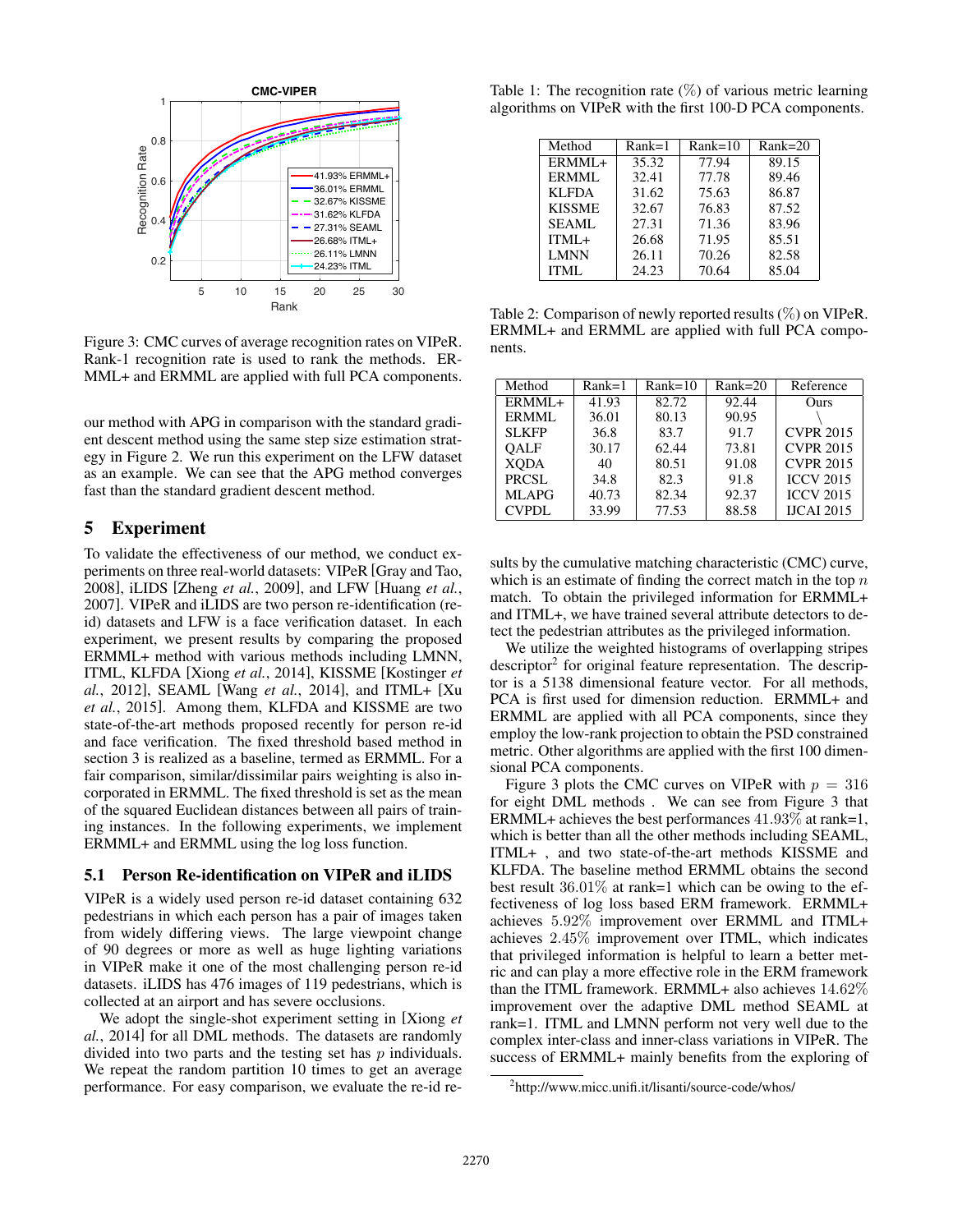

Figure 4: CMC curves of average recognition rates on iLIDS. Rank-1 recognition rate is used to rank the methods. ER-MML+ and ERMML are applied with full PCA components.

privileged information and the ERM framework.

For a fair comparison, we also show the results of all methods with the same feature at Table 1. We can note that ER-MML+ still perform the best even with the first 100 dimensional PCA components. We also compare the performance of ERMML+ with six newly released results on the VIPeR dataset using the same protocol , including SLKFP [Chen *et al.*, 2015], QALF [Zheng *et al.*, 2015], XQDA[Liao *et al.*, 2015], PRCSL [Shen *et al.*, 2015], MLAPG [Liao and Li, 2015], CVPDL[Li *et al.*, 2015]. We can see that our method results in a new state-of-the-art performance on VIPeR.

Figure 4 compares ERMML+ with other DML methods by plotting the CMC curves on iLIDS with  $p = 60$ . It is apparent that by exploiting privileged information, our locally decision function in (5) significantly improves the performance of traditional method with a fixed threshold. Similarly as in Figure 3, ERMML+ achieves a significant improvement over ITML+ again, which shows that we can learn a better metric by incorporating the privileged information into the ERM framework.

#### 5.2 Face Verification on LFW

LFW is a widely used face images database containing more than 13000 face images from 5749 individuals. We extract the 3456 dimensional SIFT descriptors as the original features, which are reduced to 200 dimensions using PCA for all methods. We use the face attribute<sup>3</sup> as the privileged information for ERMML+ and ITML+.

The dataset is divided into 10 folds, in which each fold has 300 similar image pairs and 300 dissimilar image pairs. In this experiment, we randomly choose *K* folds for training and the rest is used for testing. The procedure is repeated 10 times to report an average result. We only consider the pairwise constraints given by the similar/dissimilar pairs.

Figure 5 plots the ROC curves of different DML methods on LFW. It shows that privileged information based methods ERMML+ and ITML+ perform better. Our method improves ERMML by 2*.*1% and is slightly better than ITML+ by 1*.*1%. Note that the improvement brought by the privileged information is relatively small on LFW. It is mainly due to the fact that



Figure 5: The ROC curves of various methods on LFW. Only one fold is used for training  $(K = 1)$ . The average recognition rate is used to rank the methods.



Figure 6: Performance comparison of ERMML+, ITML+, ERMML, and ITML by varying the number of training folds from  $K = 1$  to  $K = 6$  on LFW.

SIFT is already a strong visual descriptors, which can learn a good metric independently if sufficient training samples are provided.

To analyse the influence of privileged information in more depth, we compare the performance of ERMML+, ITML+, ERMML, and ITML by varying the number of training folds from  $K = 1$  to  $K = 6$  in Figure 6. Figure 6 shows that the benefit of privileged information tends to reduce with the increasing of the size of training set. That is because the metric learning algorithm may suffer from overfitting when the training samples are too limited while the incorporation of privileged information can effectively relieve the overfitting by introducing necessary correcting information. Our method would be particularly useful if there exist only a few training data or the original feature is weak.

### 6 Conclusion

In this paper, we propose to learn an effective metric learning method by exploiting privileged information in the generic empirical risk framework. We solve the problem efficiently by the Accelerated Proximal Gradient method. Our proposed method ERMML+ generalizes from the traditional metric learning methods using a fixed threshold by designing a locally adaptive decision rule based on privileged information. We apply the proposed method to solve two real world problems: person re-identification and face verification. Experi-

<sup>&</sup>lt;sup>3</sup>http://www.cs.columbia.edu/CAVE/projects/faceverification/